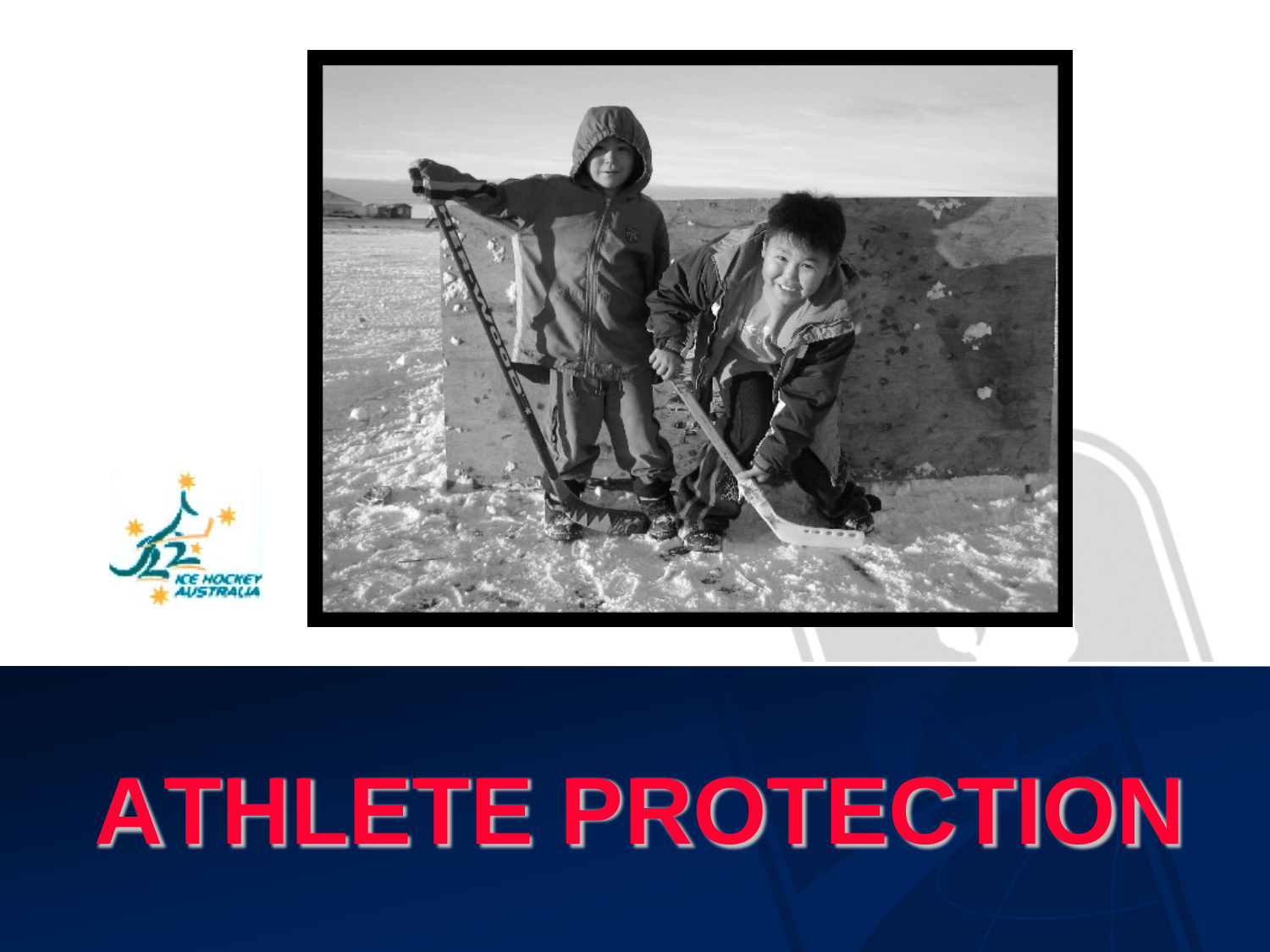

#### **HARASSMENT AND ABUSE**

- $\triangleright$  Responsibilities of all Parties
- **≻ Policy Development**
- $\triangleright$  The 4 different types of Abuse
- $\triangleright$  Their ramifications and long-term effects on the athlete
- **≻ Guidelines for protecting Coaches**
- What Harassment is and the differences from Abuse
- $\triangleright$  Bullying and its effects
- Making an athletes participation in ice hockey a positive experience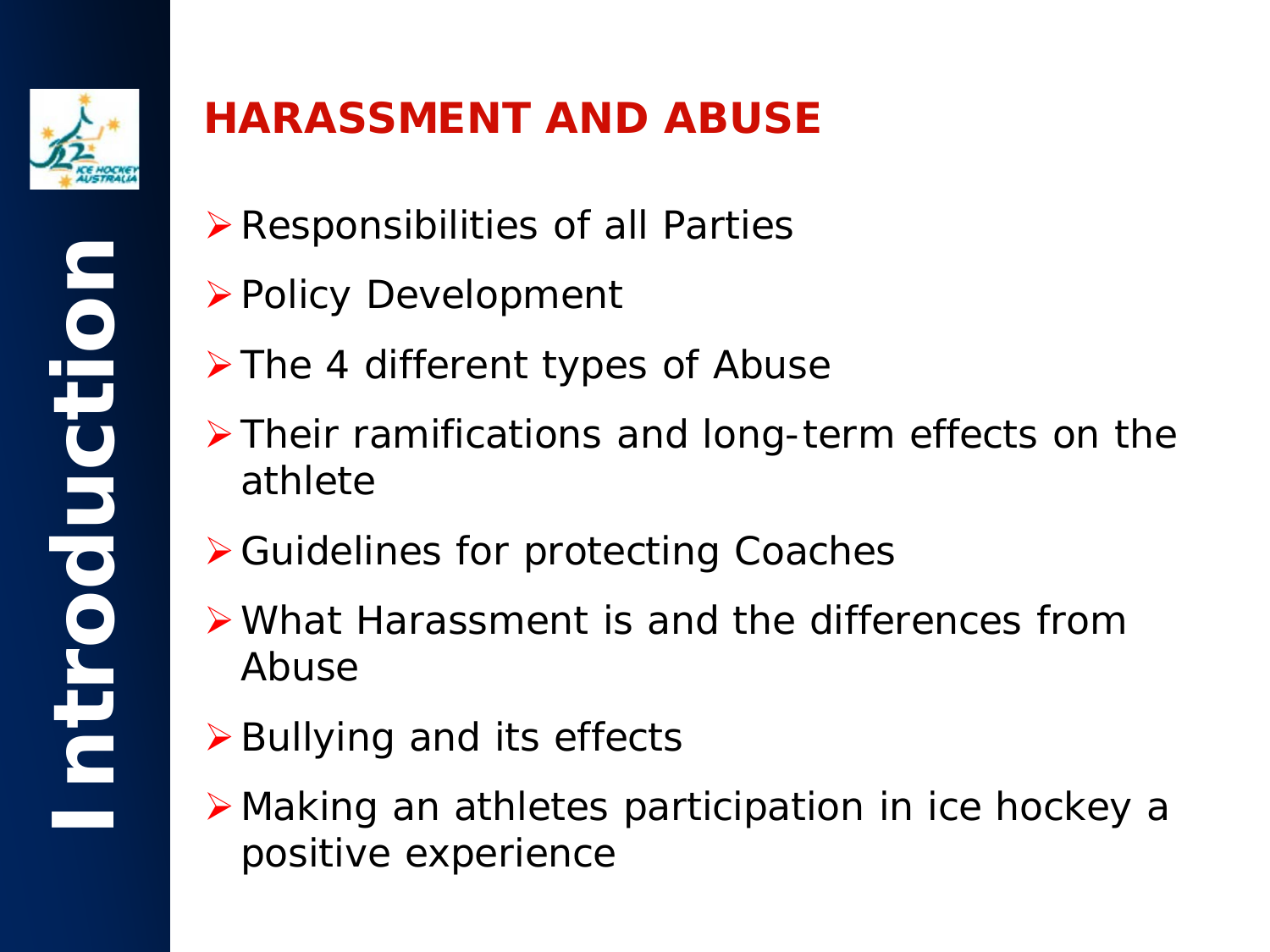

### **RESPONSIBILITIES OF ALL PARTIES**

#### **Federation Level**

- IHA Member Protection Policy (IHA website) **State/Club Level**
- $\triangleright$  Each state to comply with IHA policy
- **≻To ensure implementation, each state should** have a Child Protection Officer or someone who available to deal with these issues as they arise
- ▶ Background Checks:
	- **Each state has their own requirements** regarding to child protection and their sport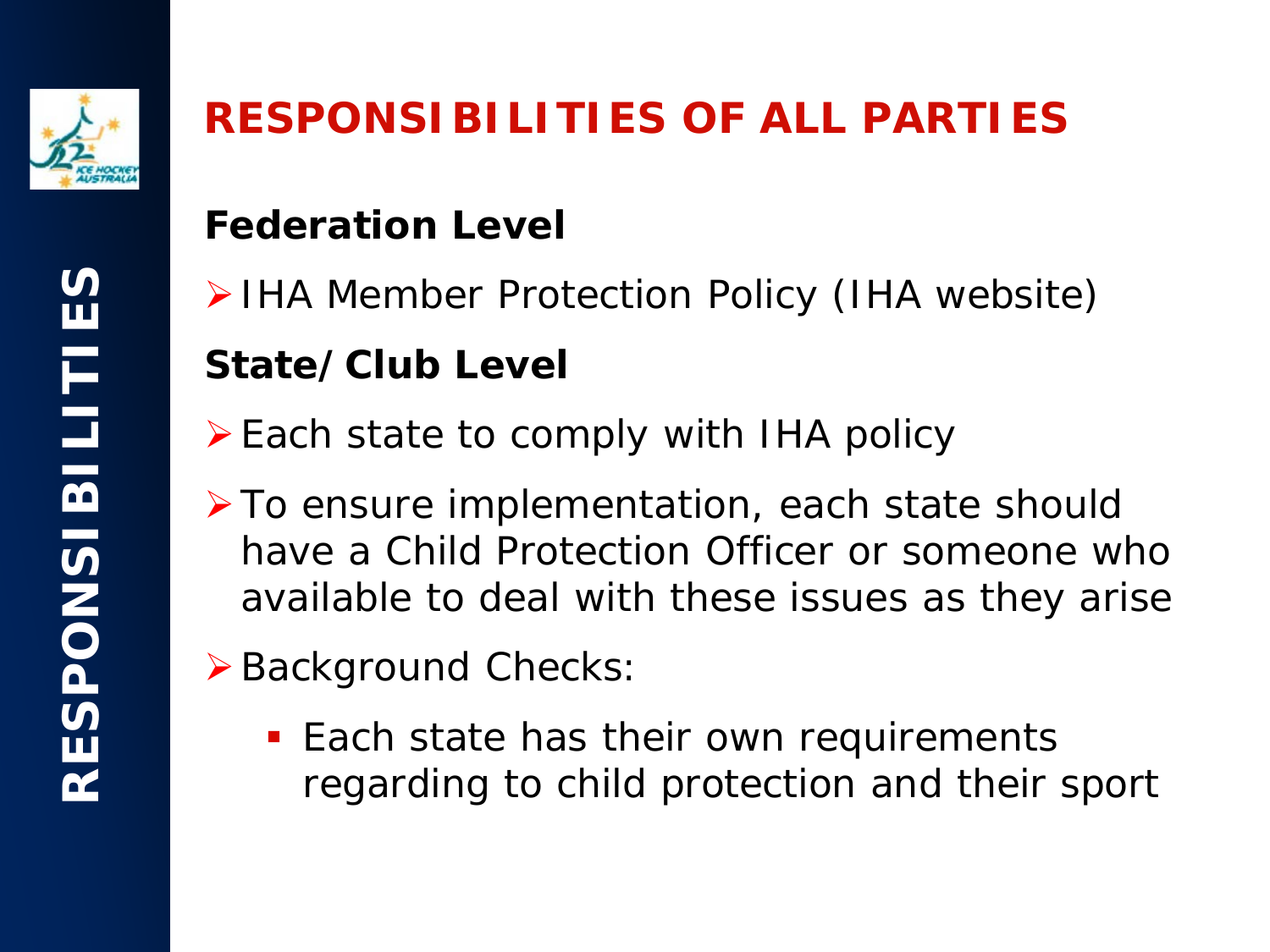

### **RESPONSIBILITIES OF ALL PARTIES**

#### Background Checks

- New South Wales Link on web page to *Play by the Rules*
- Ice Hockey Queensland Blue Card (valid for 3 years) as well as Child Protection Policy on website
- South Australia Ice Hockey Follow IHA's policy as well, currently writing club policies
- Ice Hockey Victoria follows IHA's policy as well, members must have a *Working with Children Card*
- Western Australia Ice Hockey follows IHA's policy as well, members must have a *Working with Children permi*t (3 year renewal)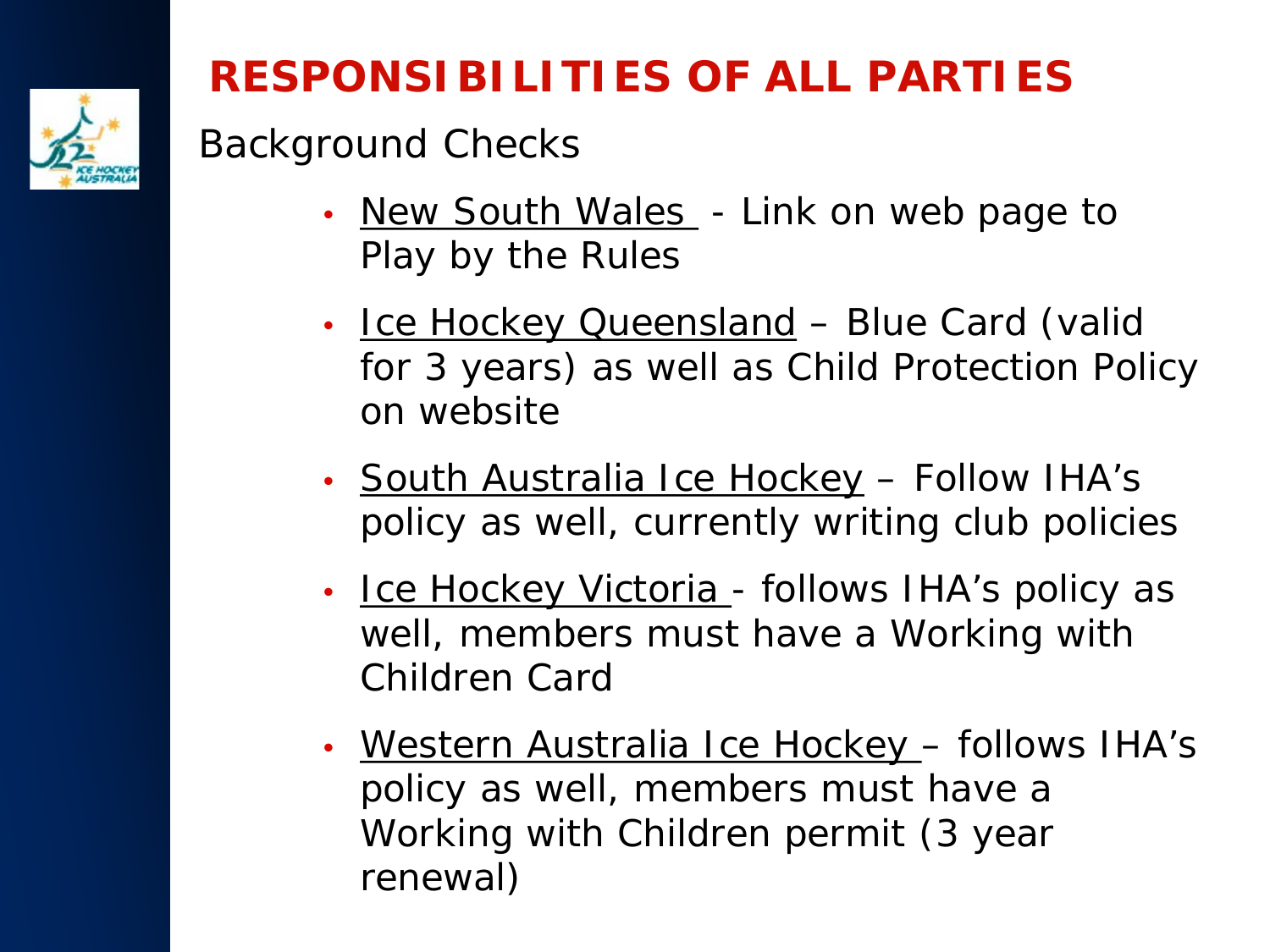

#### **POLICY DEVELEPMENT**

- Coaches have a responsibility to ensure a safe environment; be aware and watch for signs of abuse or harassment and respond accordingly
- Coaches should be educated in the policies at each level
- $\triangleright$  The policy will show direction of the organisation and what steps are to be followed for the club and members
	- It must be fair to everyone involved
	- In must be in accordance to the legal obligations of the State/Country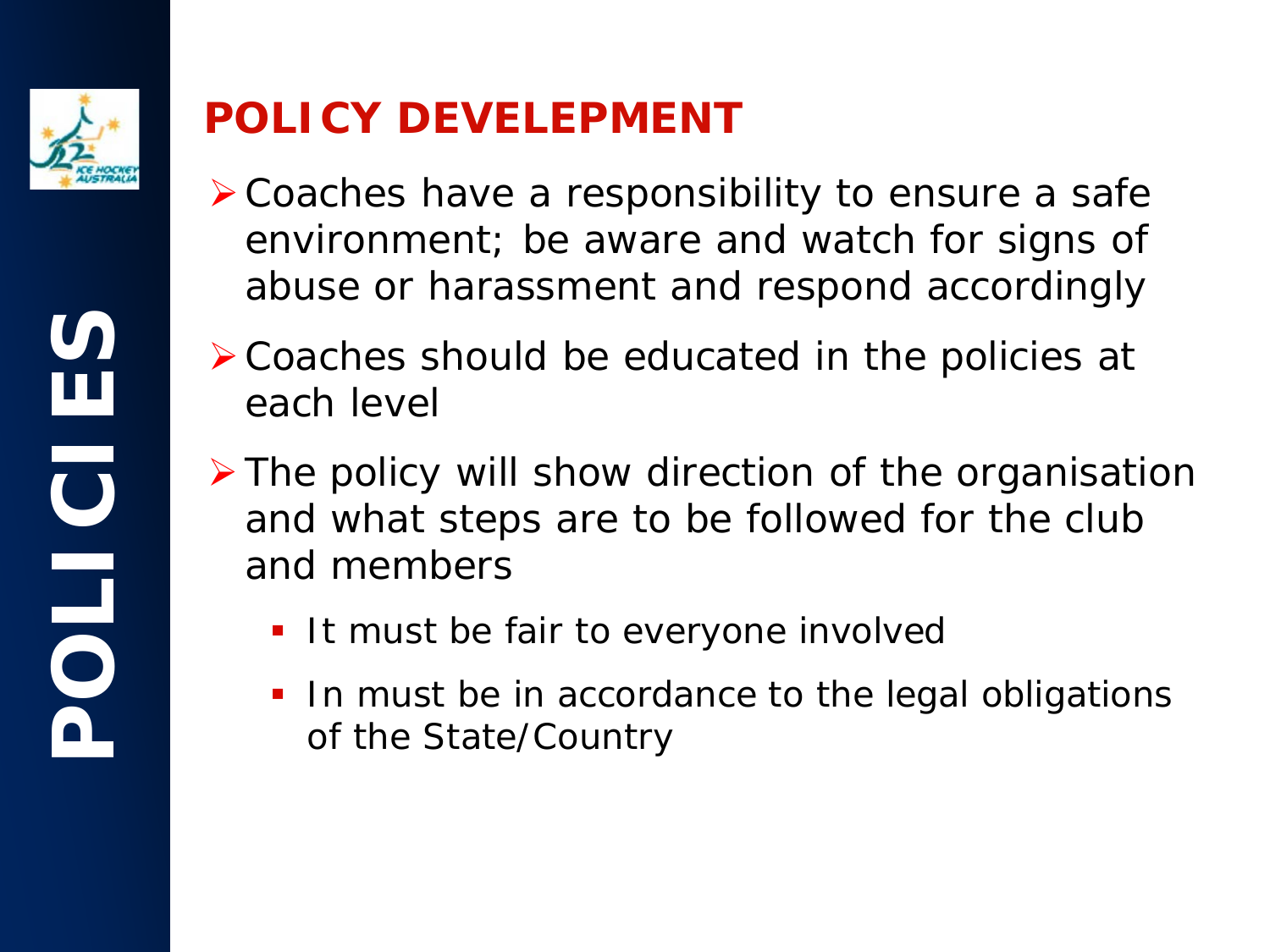

#### **POLICY DEVELEPMENT**

Considerations for the policy



- **Ensure confidentiality as well as a clear** standard of behaviour outlined
- **Outline the method of reviewing a complaint** and grounds for appeal
- All one policy or two separate ones (harassment/abuse)
- Who is going to do the investigating within the club
- $\triangleright$  A good policy will:
	- **Be clear and easy to understand**
	- **Outline the process / steps to be followed**
	- **Protect your club by outlining what exactly is** not acceptable behaviour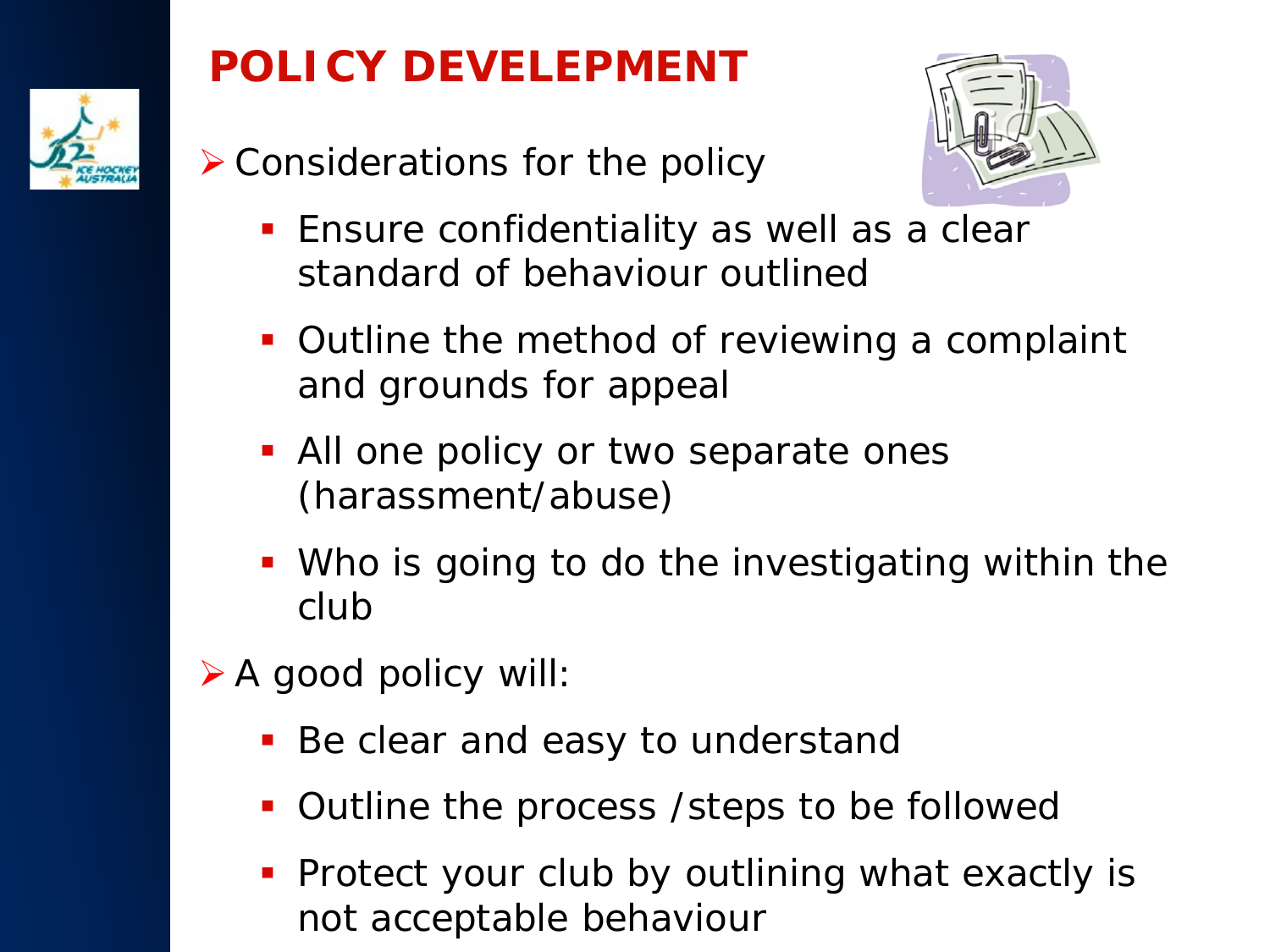

#### **ABUSE – to ill-use, to misuse, to insult**

#### **CHILD ABUSE**

Is any form of mistreatment or lack of care, both physical and mental, that causes damage to the child's physical or mental health and endangers the child in any way.

There are four types of child abuse:

- 1. Physical Abuse
- 2. Neglect
- 3. Emotional Abuse
- 4. Sexual Abuse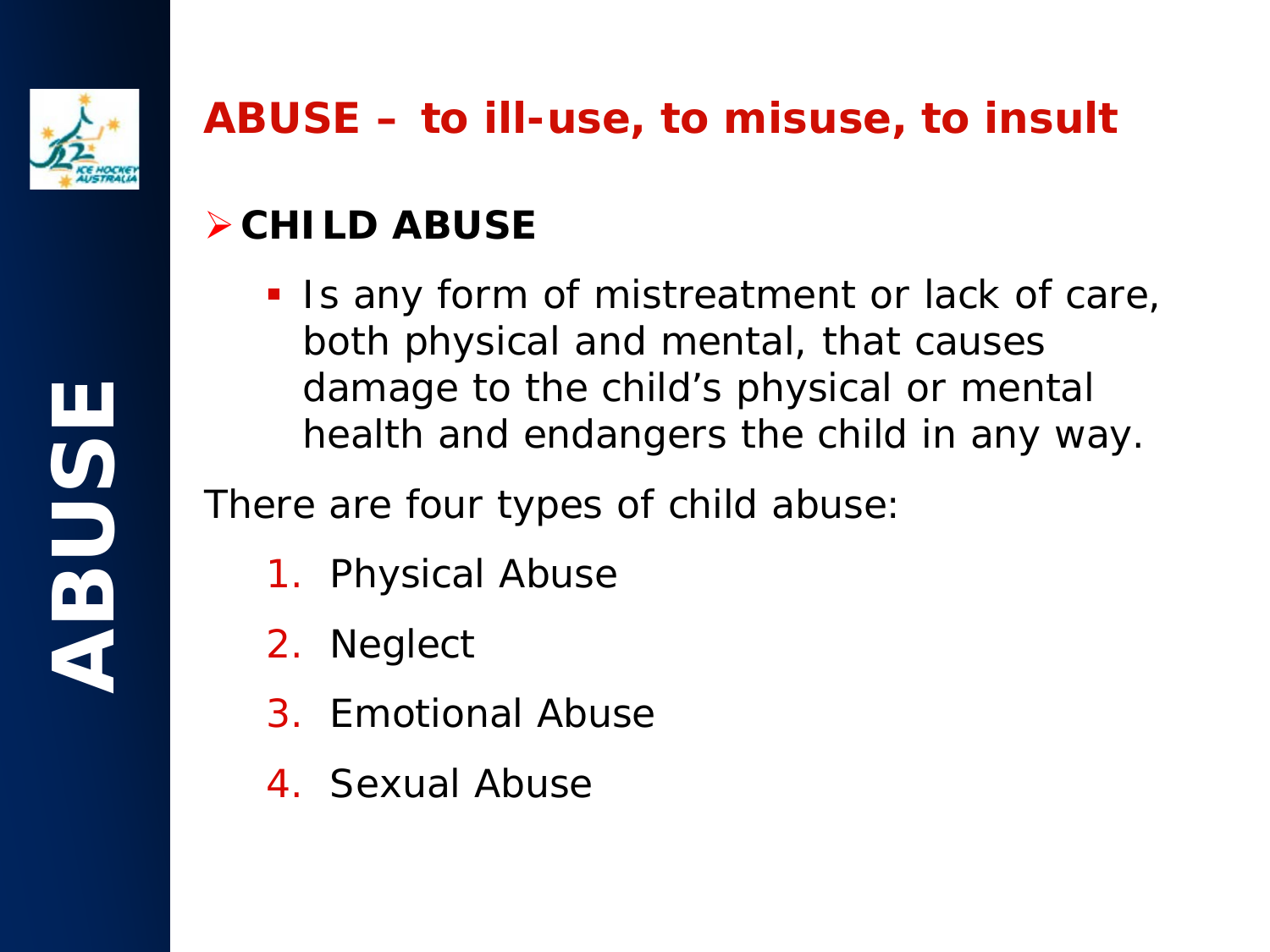

#### **1. PHYSICAL ABUSE**

 $\triangleright$  Physical abuse is when a person in a position of power or trust purposefully injuries or threatens to injure a child or youth

#### Physical Indicators

- Unexplained bruises
- $\triangleright$  Bite marks
- **≻ Cigarette burns**
- **≻** Broken bones
- $\triangleright$  Hand marks on the body

#### Behavioural Indicators

- $\triangleright$  Fear of parents being contacted
- Withdrawn behaviour
- **≻** Depressed state
- $\triangleright$  Reluctance to change in front of others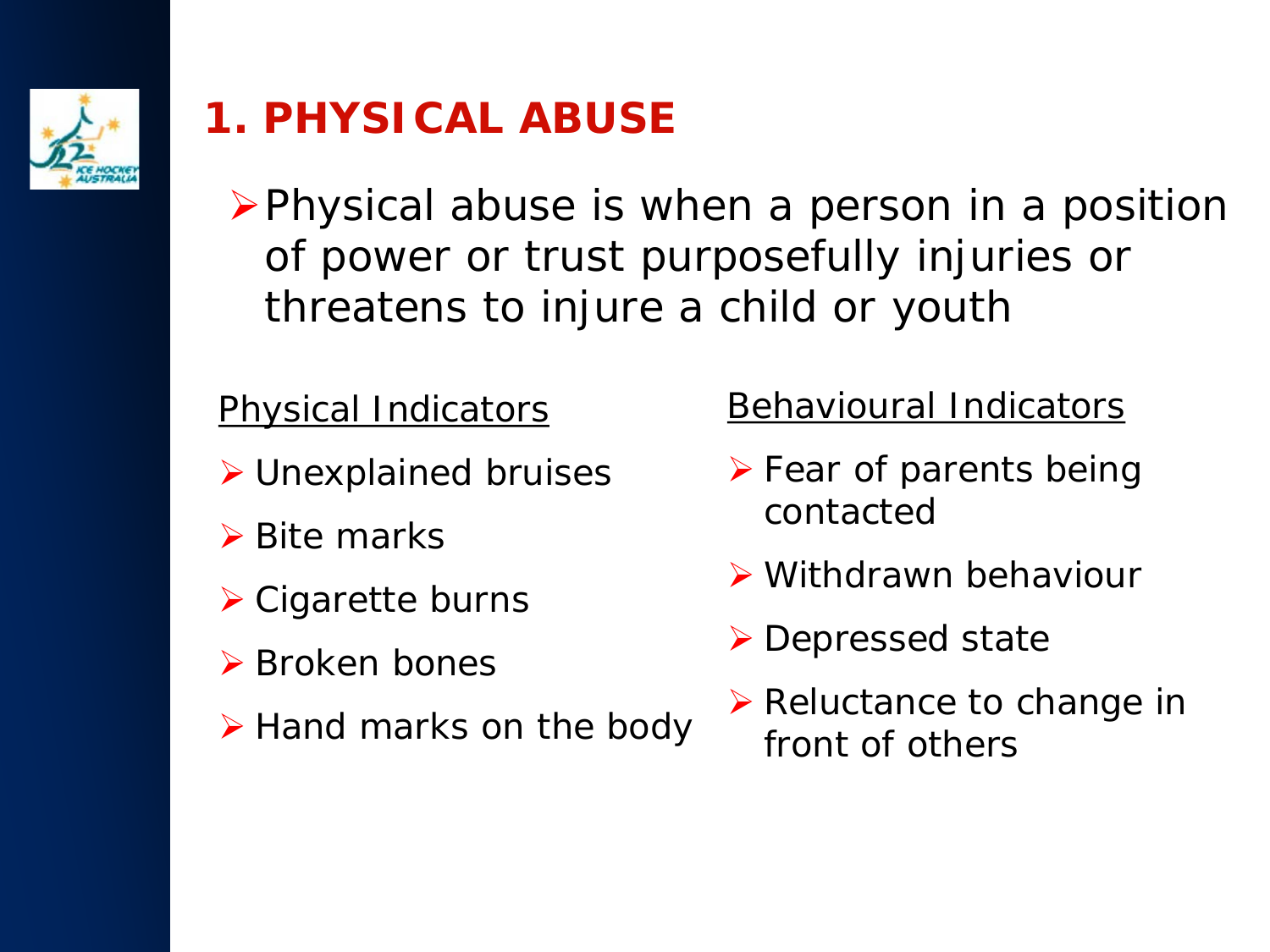

#### **2. NEGLECT**

- ▶ Failure to meet a child's basic needs, e.g. food, warm clothing, good hygiene,
- ▶ Supervision, safe environment
- Leaving a child alone or unsupervised

Behavioural Indicators

- $\triangleright$  Fear of parents being contacted
- Withdrawn behaviour
- **▶ Depressed state**
- $\triangleright$  Reluctance to change in front of others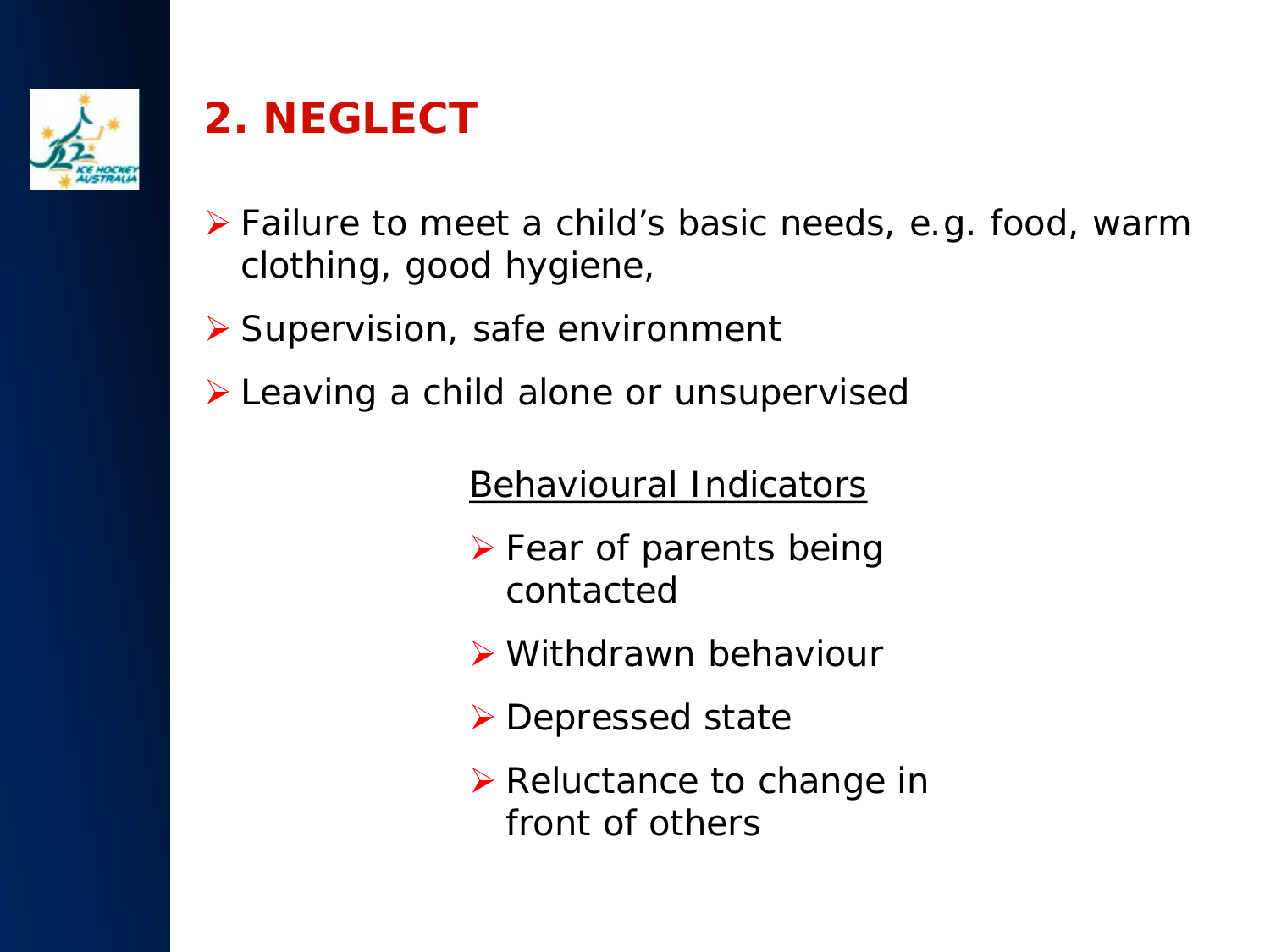

#### **3. Emotional Abuse**

- **≻Name calling**
- **>Threatening**
- $\triangleright$  Ridiculing
- $\triangleright$  Berating
- **>Intimidating**
- $\blacktriangleright$ Isolating

>Hazing or ignoring the child's needs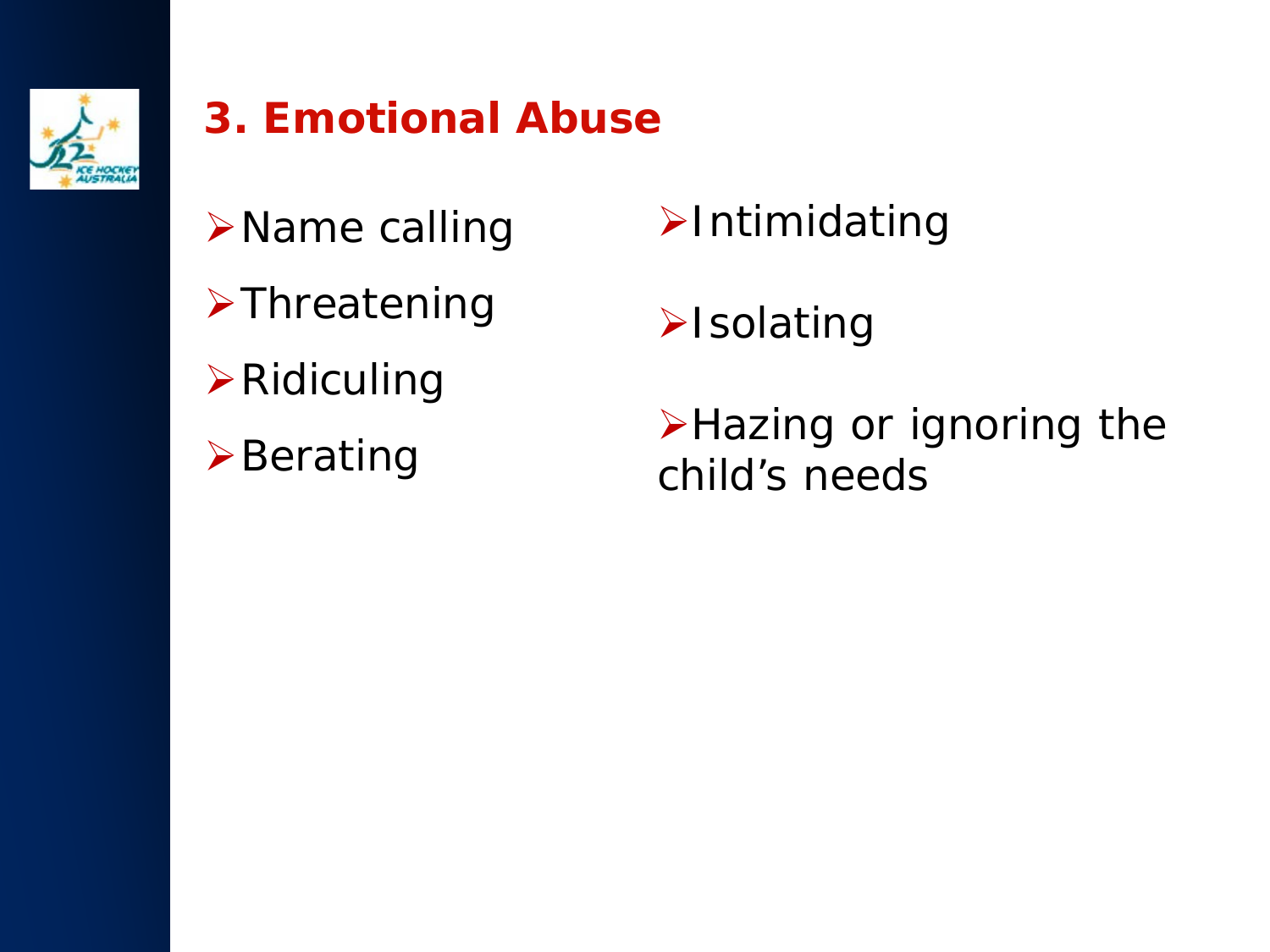

#### **SEXUAL ABUSE**

- ▶ Sexual Abuse is when a younger or less powerful person is used by an older or more powerful child, adolescent or adult for sexual gratification
- Also the showing of or taking part in pornographic pictures or videos

#### **There are two categories:**

- **1. CONTACT**
- **2. NON CONTACT**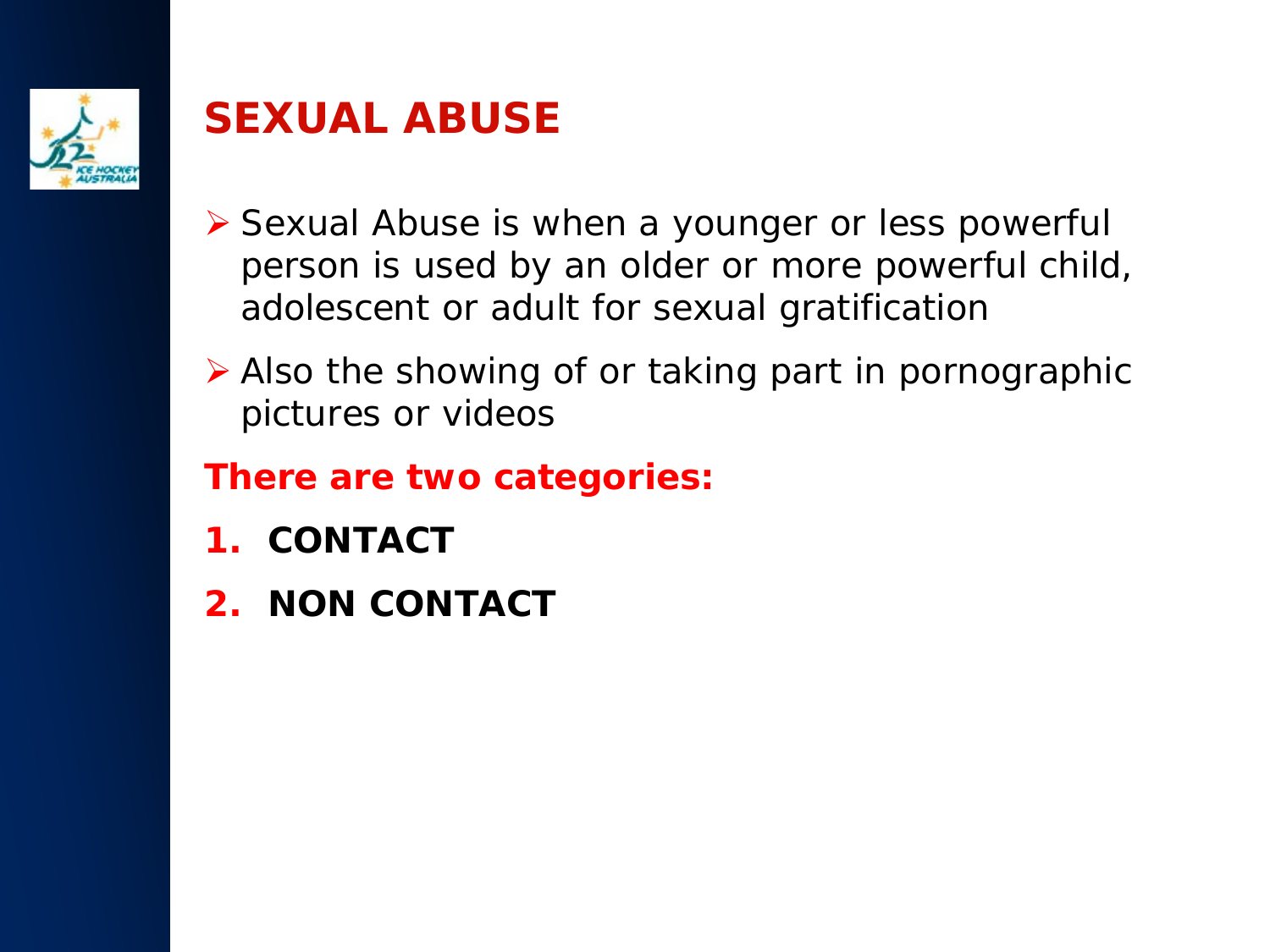

## **SPECIAL REPORT** n **WHO'S COACHING YOUR KID?**





**Sentenced to 84 years** 

**JAMES ELKINS Sentenced to 25 years** 

#### The frightening truth about child molestation in youth sports





**Sentenced to 24 years**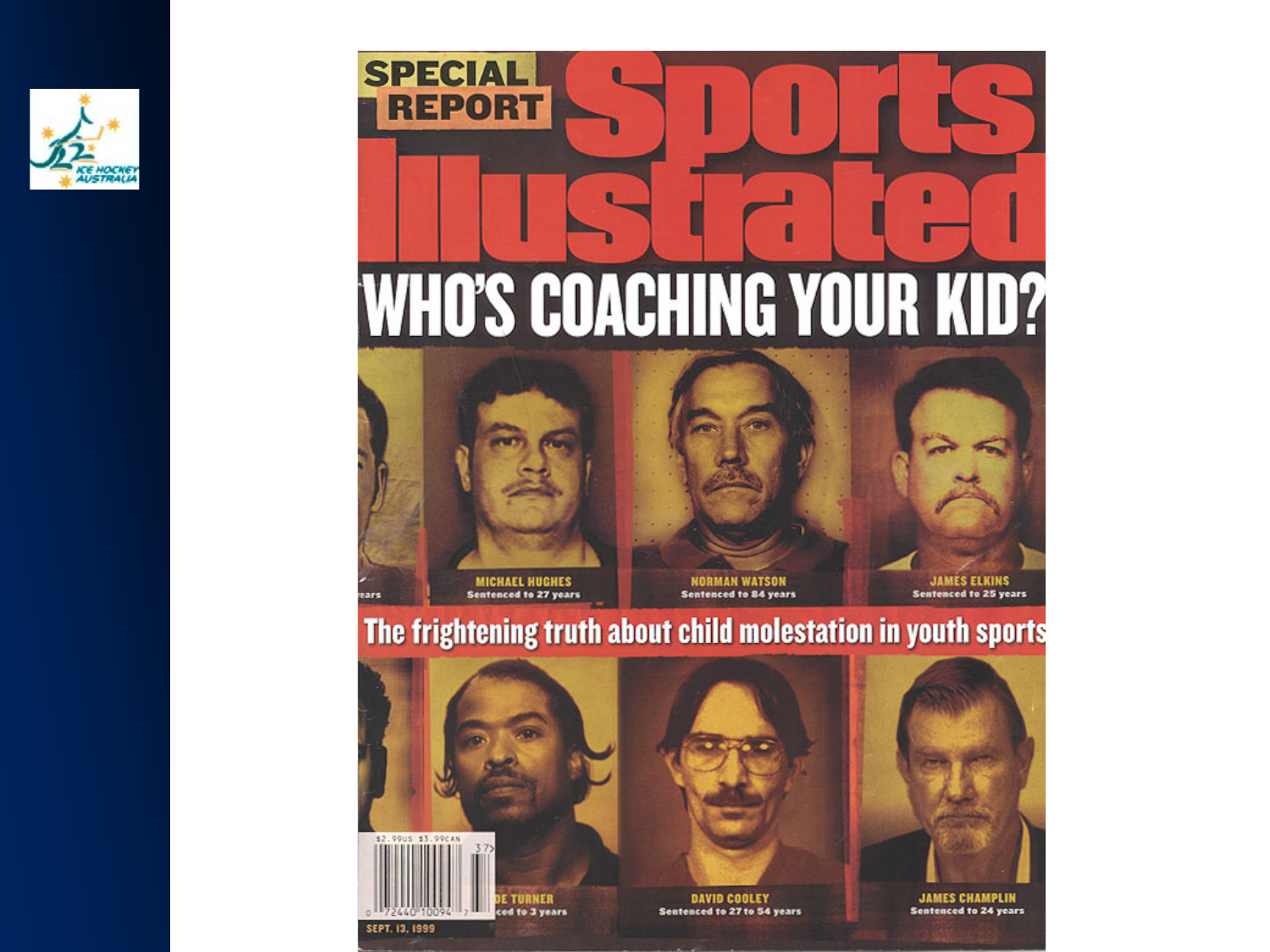

#### **PROTECTION FOR COACHES**

- $\geqslant$  2 DEEP RULE
- $\triangleright$  TFAM RULES
- TAKE NOTES TAKE NOTES TAKE NOTES!
- > SAFETY FIRST
- $\triangleright$  POWER AWARENESS
- > ANTICIPATE PROBLEMS
- $\geq$  24 HOUR RULE
- $\triangleright$  COMMON SENSE
- ▶ CHILD PROTECTION OFFICER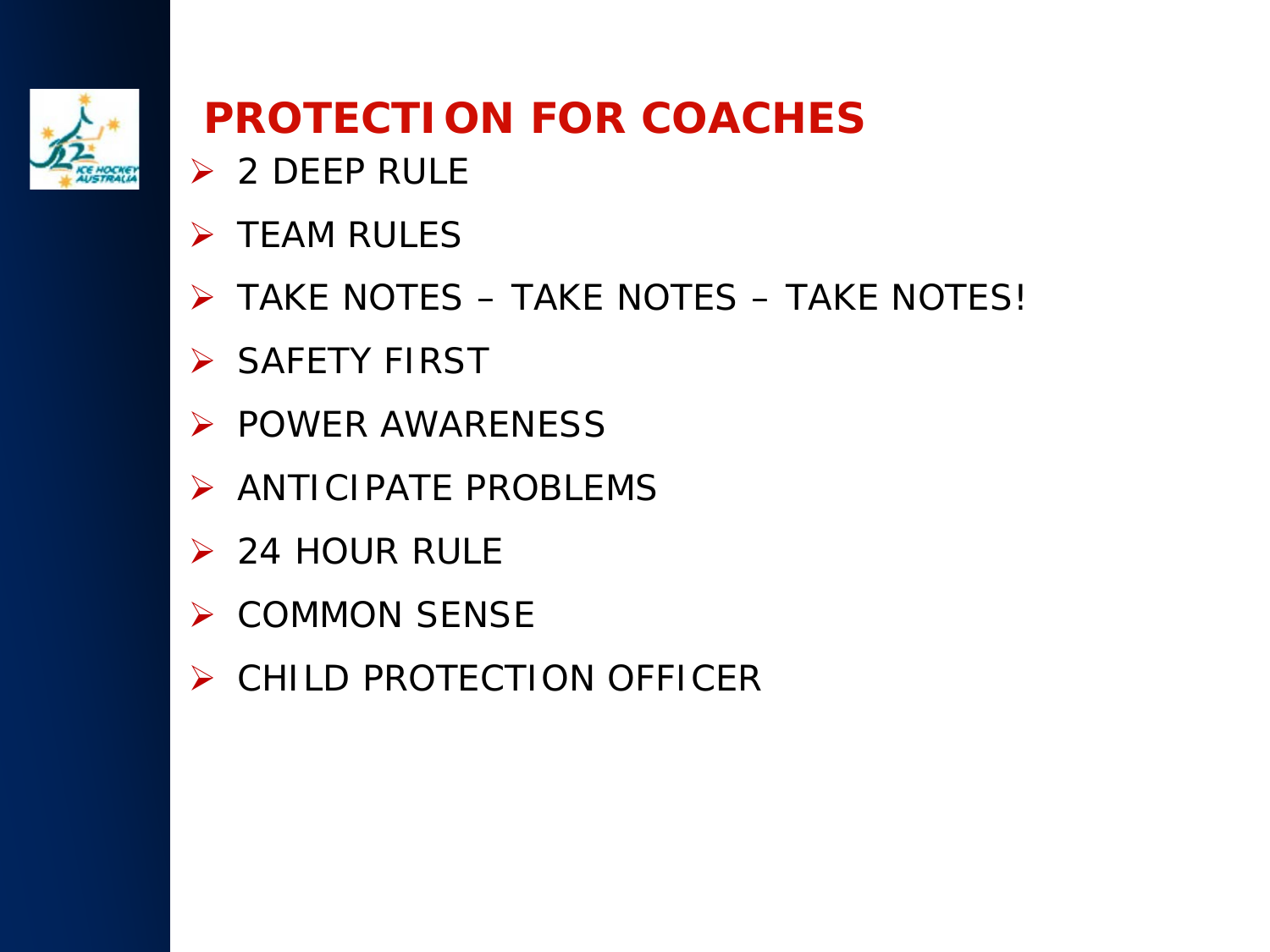

#### **VERBAL DISCLOSURES**

- **>LISTEN**
- **▶ REASSURE**
- $\triangleright$  AFFIRM
- DEFINE CHOICES
- **▶ REPORT/REFER**
- **≻ FOLLOW-UP**
- > DOCUMENT
- **> TAKE CARE**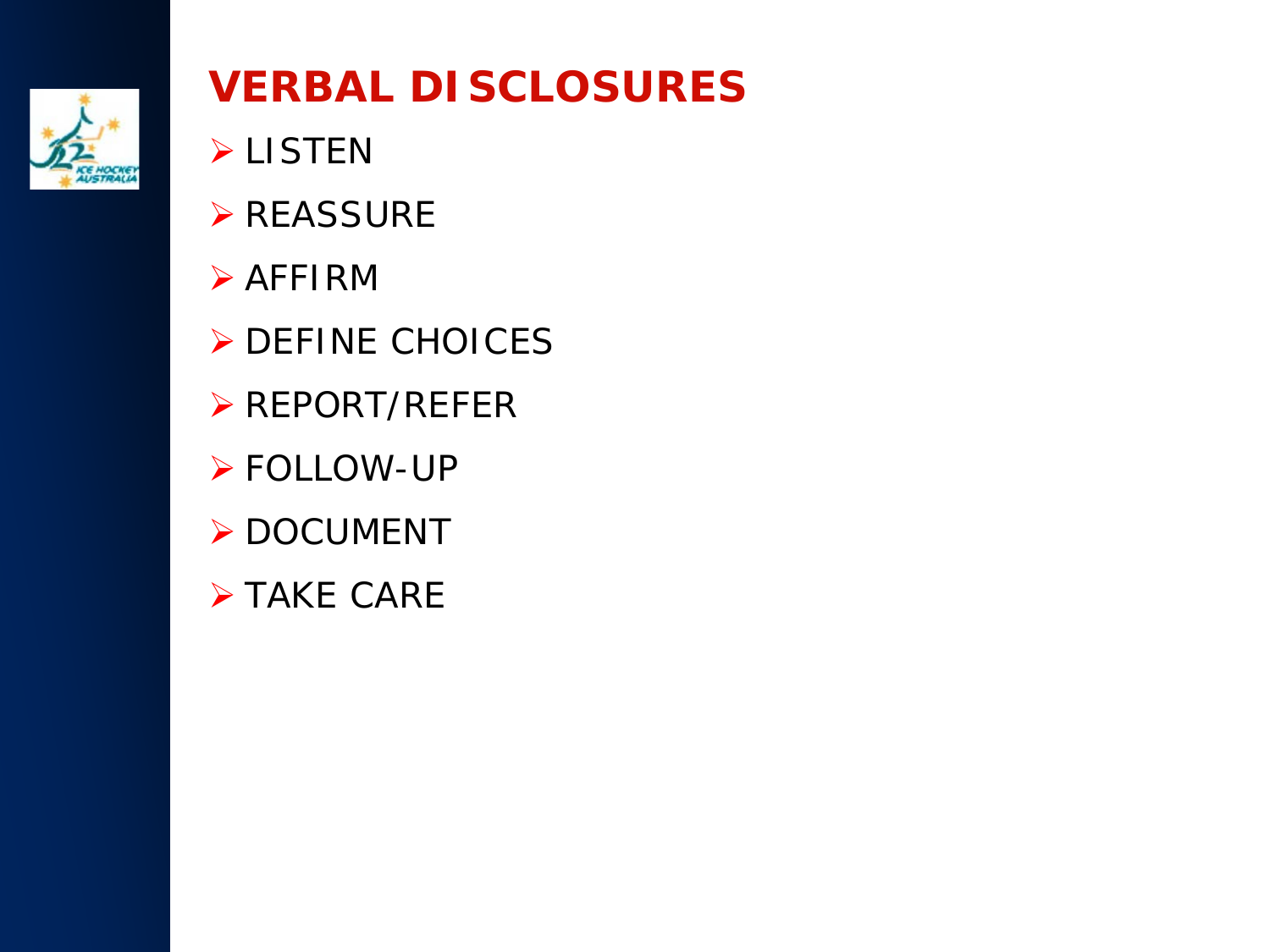

- **>LISTEN**
- **≻REASSURE**
- $\triangleright$  AFFIRM
- **DEFINE CHOICES**
- REPORT/REFER
- FOLLOW-UP
- > DOCUMENT
- **>TAKE CARE**

#### **VERBAL NON-VERBAL**

> DOCUMENT **≻CONSULT**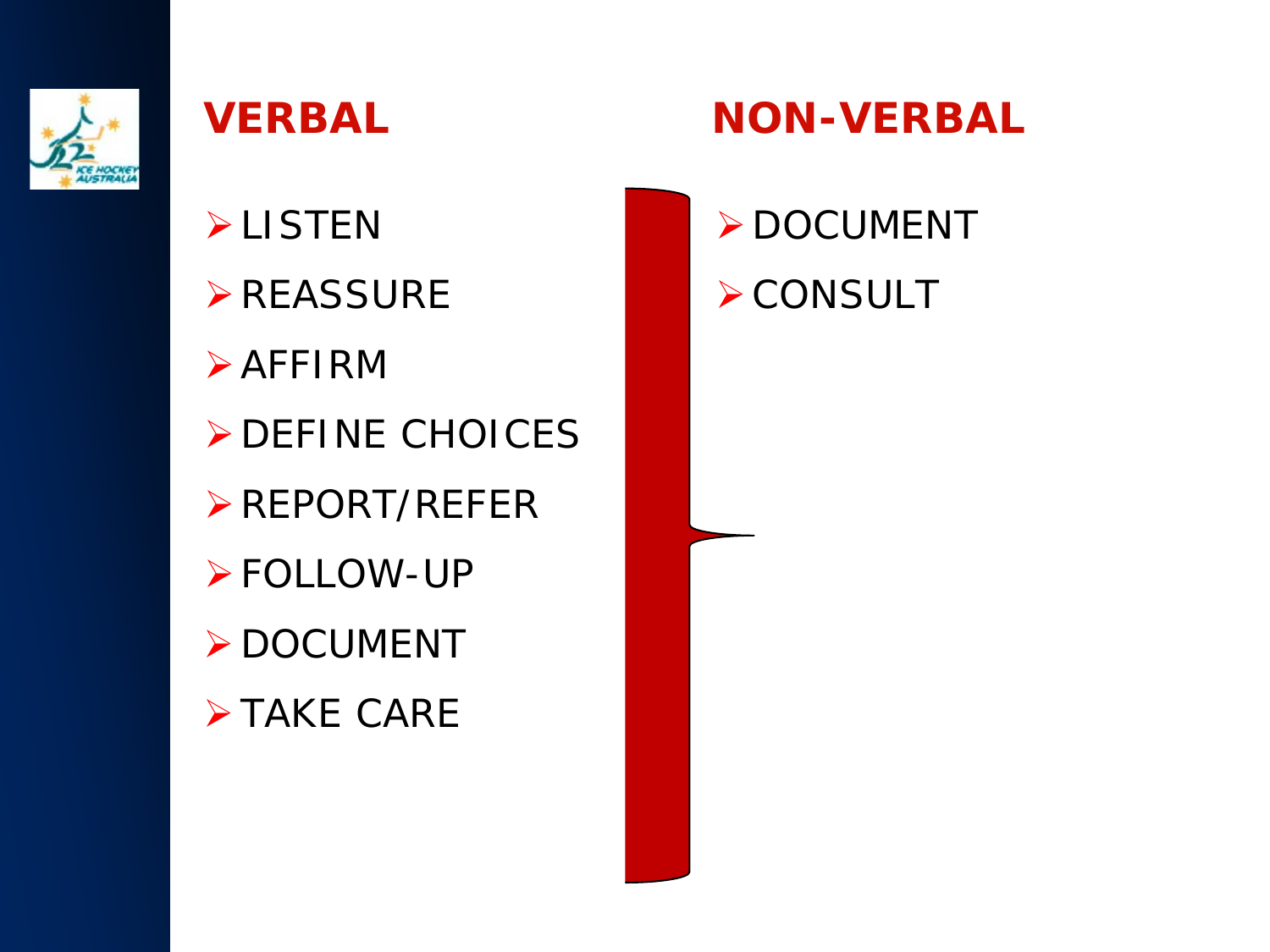

#### **WHAT IS HARASSMENT:**

**Harassment is a behaviour by one person towards another which is:**

- $\triangleright$  insulting
- $\triangleright$  intimidating
- $\triangleright$  humiliating
- $\triangleright$  malicious
- $\triangleright$  degrading
- $\triangleright$  offensive

It may be: physical  $\triangleright$  verbal  $\blacktriangleright$ emotional **Example 25**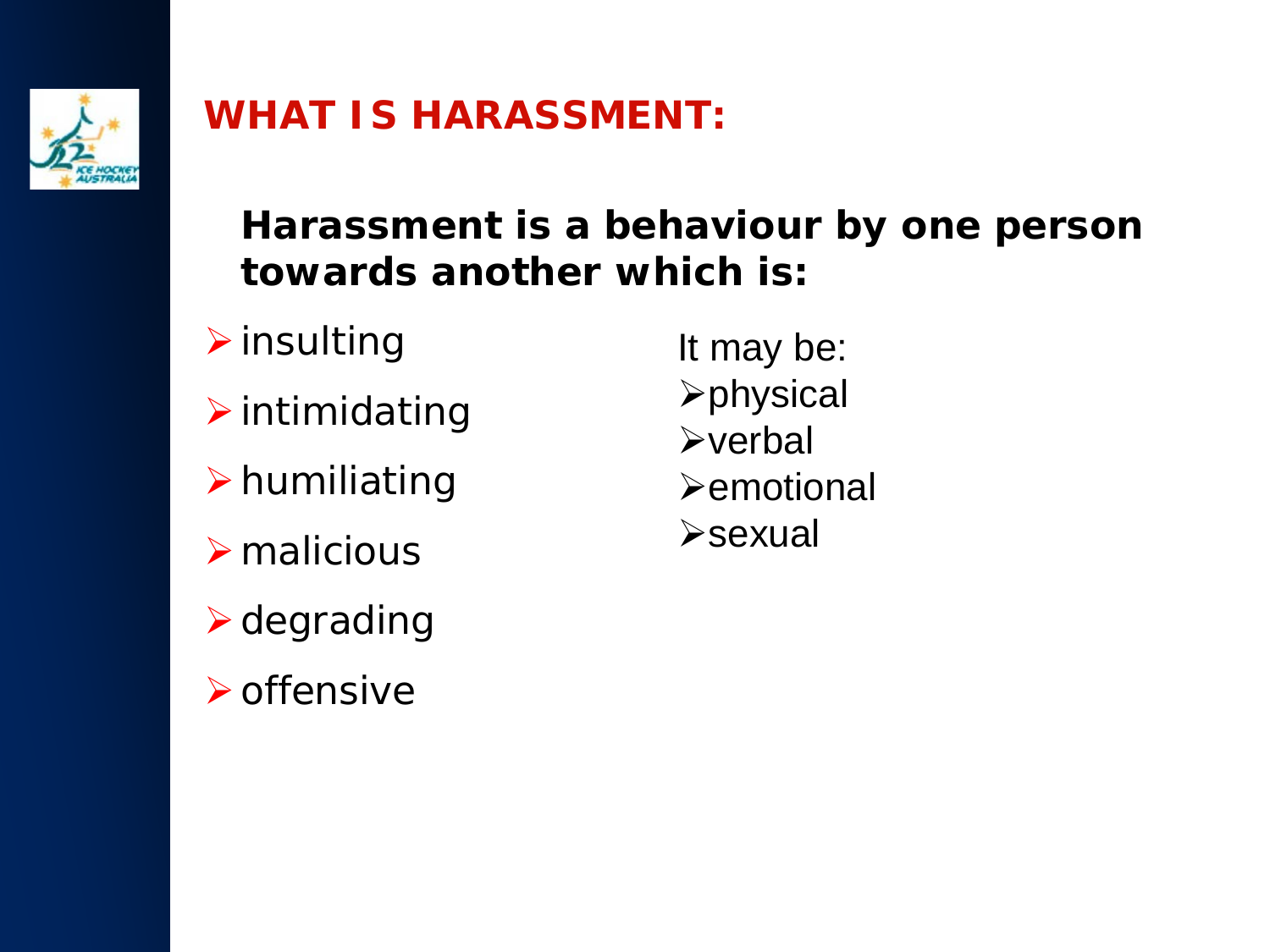

#### **RESPECT**

- Game
- **≻**Rules
- **≻**Officials
- **≻Opposition**
- > Teammates & Coaches